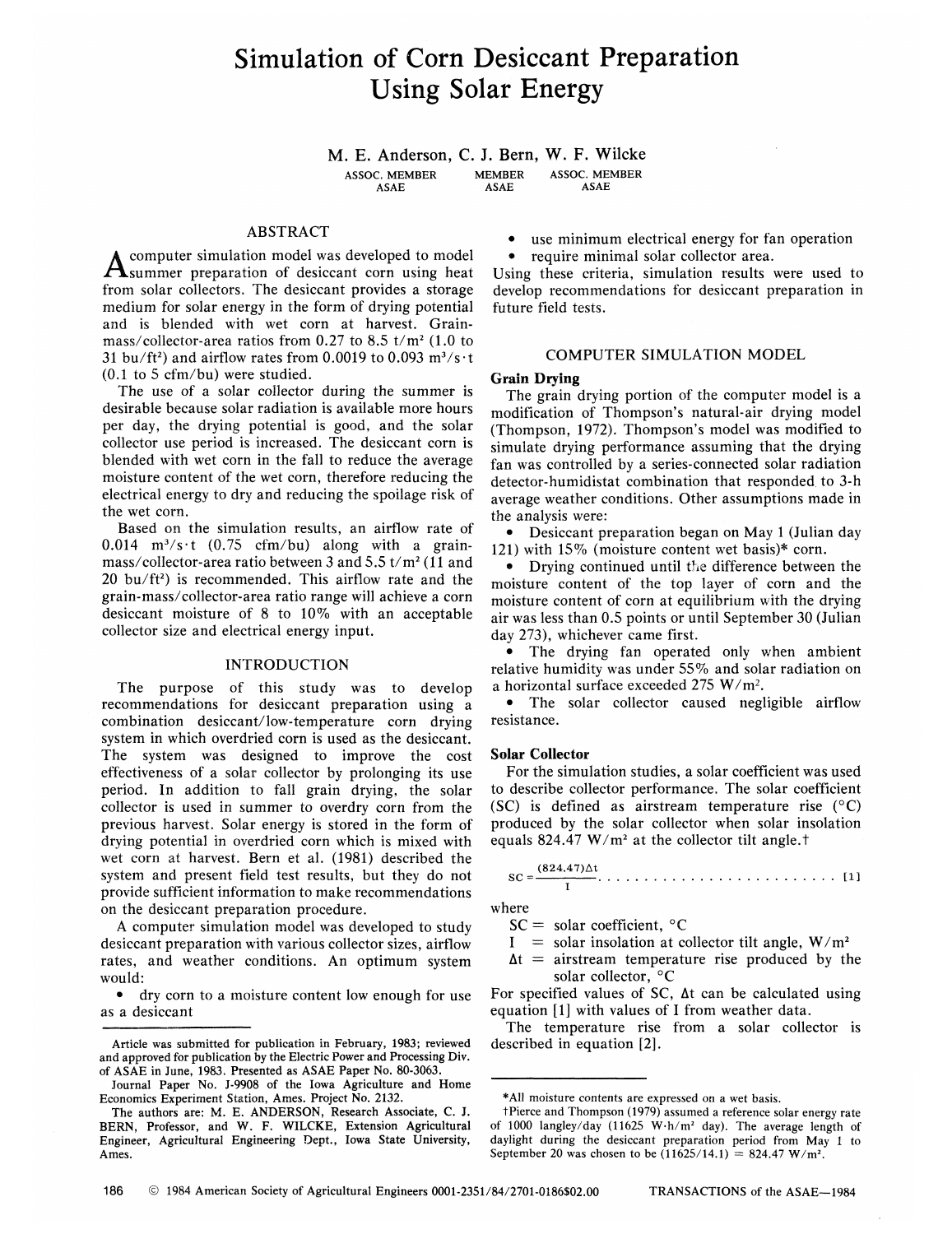At = - IA17 Q(1210.4) [ 2 ]

where

- $\Delta t$  = airstream temperature rise produced by the solar collector, °C
- $I = solar$  insolation at the collector tilt angle,  $W/m^2$
- $A =$  effective collector absorber area, m<sup>2</sup>
- $\eta$  = collector efficiency, decimal<br> $\Omega$  = total airflow rate through the

 $Q =$  total airflow rate through the collectors,  $m^3/s$ By substituting equation [2] into equation [1], the solar coefficient is defined by other collector variables. Equation [3] shows how SC can be computed for existing collectors.

 $SC = \frac{(0.6811)A\eta}{Q}$ . . . . . . . . . . . . . . . [3]

where

- $A =$  effective collector absorber area, m<sup>2</sup>
- $\eta$  = collector efficiency, decimal<br> $O$  = total airflow rate through th
- $Q =$  total airflow rate through the collectors,  $m^3/s$

# **Independent Variable Selection**

Weather: System performance was analyzed using weather data for two years, 1972 and 1976. These years represent extremes of recent desiccant preparation weather conditions in Iowa. May through September of 1972 had low dry bulb temperatures and solar radiation and high relative humidities. At the other extreme, dry bulb temperatures and solar radiation levels were high and relative humidities were low in 1976. Simulation of the desiccant preparation process with weather data from these years was assumed to yield system boundaries. Data from 1978 through 1981 tests of corn desiccant preparation near Ames, Iowa (Bern et al., 1981) were compared with simulation results. Field data were shown on each figure wherever field conditions were similar to simulation assumptions. Des Moines, Iowa weather data and Ames, Iowa solar insolation data represent the data base for the simulation (Ames is 60 km north of Des Moines).

Grain-mass/collector-area: The size of the solar collector used in proportion to the quantity of desiccant prepared has a large effect on system cost and effectiveness. Five grain-mass/collector-area ratios were chosen for analysis, 0.27, 1.2, 3.2, 4.3, and 8.5  $t/m^2$ . Three ratios were studied in depth and two others were used to identify boundary conditions. Collector size was held constant for all simulations and grain quantity was varied to obtain the different grain-mass/collector-area ratios. The solar collector used in the simulations and field tests consisted of two identical 11.9-m<sup>2</sup> suspendedplate units. Each unit was 1.22-m by 9.75-m, with a corrugated green house-grade fiberglass cover, corrugated metal absorber,  $0.0334-W/m \cdot K$  (R = 4.31) side and backplate insulation, and 6.4-mm chipboard backplate. Performance for this type of collector was reported by Wilcke et al. (1979). Solar coefficients for the field test collector ranged from 4 to 8, depending on the collector efficiency and airflow rate (equation [3]).

Fan energy requirement: A 4.6-m corn depth was used for all simulations. Static pressure was predicted by applying a 1.5 pack factor to Shedd's data (Shedd, 1953). Van Ee and Kline's (1979) fan equation with an assumed 85% fan efficiency was used to calculate the



**Fig. 1—Cora moisture content vs. time for 1972 solar corn desiccant preparation in central Iowa.** 

required fan power. The simulation program kept track of fan hours and then calculated electrical energy use by multiplying fan hours by fan power.

# SIMULATION RESULTS

### **Analysis**

Solar coefficient: Figs. 1 and 2 show the simulated desiccant drying progress with various solar coefficients for 1972 and 1976, respectively. As expected, final moisture content decreases as solar coefficient increases. With an airflow rate of 0.014  $m^3/s \cdot t$  (0.75 cfm/bu) $\frac{15}{5}$ , most of the drying takes place by the middle of July.

Airflow rate: Figs. 3 and 4 illustrate the effect of airflow rate on desiccant drying rate. The two sets of curves represent two different grain-mass/collector-area ratios. In practical terms, the different ratios represent different bin diameters, because collector size and grain depth were held constant. The solar coefficient was calculated for each airflow rate using equation [3] and efficiencies from Wilcke et al. (1979). The drying rate was defined as the average change in corn moisture content per day, over the first 47 days of desiccant preparation. Because the shortest grain drying simulation was completed in 47 days ( $SC = 27.8$  in Fig. 2), the drying rate base was chosen to be 47 days.

The drying rate increases with increasing airflow rate to a peak at approximately  $0.028 \text{ m}^3/\text{s} \cdot \text{t}$  (1.5 cfm/bu).

 $t = 1000 \text{ kg}$  @ 15.5% moisture

 $$1 bu = 56 lb @ 15.5\%$ 



**Fig.** *2—***Corn moisture content vs. time for 1976 solar corn desiccant preparation In centra! Iowa.**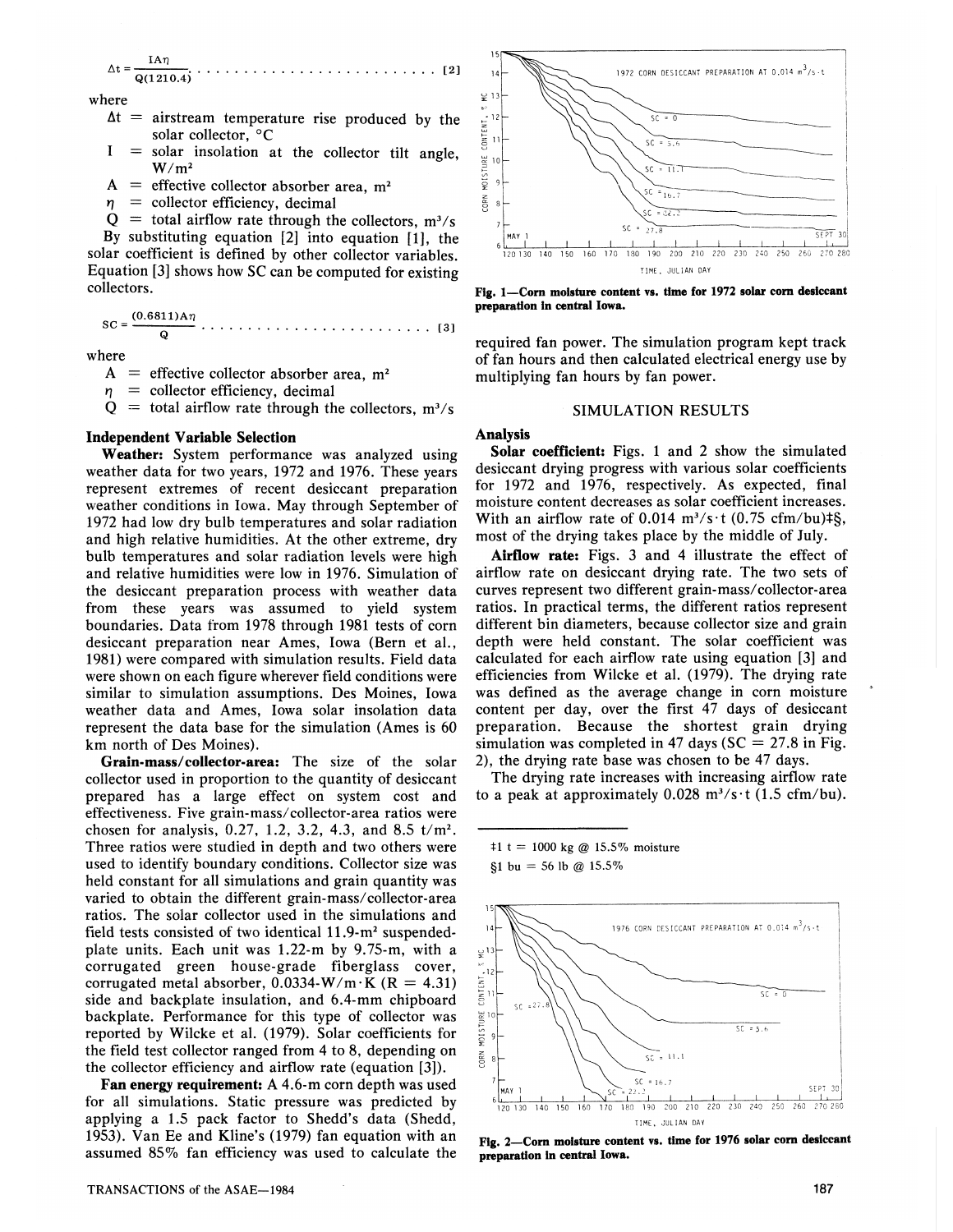



**Fig. 5—Final grain moisture content vs. airflow rate for grain-mass/collector-area**  ratio of  $1.2 t/m^2$  (central Iowa).

**for a grain-mass/coUector-area ratio of 1.2** *\*<\****<sup>a</sup> grain-mass/collector-area ratio of 4.3 t/m<sup>2</sup> (central Iowa).**

**Fig. 3-Average drying rate vs. airflow rate** Fig. 4-Average drying rate vs. airflow rate<br>
for a grain-mass/collector-area ratio of 1.2 for a grain-mass/collector-area ratio of 4.3  $t/m^2$  (central Iowa).

Drying rate decreases at greater airflow rates because the grain reaches equilibrium with drying air earlier in the season when equilibrium moisture contents are higher. Drying rate also decreases with increasing grainmass/collector-area ratio. This is to be expected because drying air temperatures are lower at the high mass/area ratios with equivalent airflow rates.

A data point from the 1978 field test is plotted on Fig. 3 and points from the 1979 and 1980 tests are plotted on Fig. 4. Because the weather data for 1978 through 1980 lie between the extremes of 1972 and 1976, you would expect the field test data to fall between the two simulation curves. The points for 1979 and 1980 are close to the simulated data, but the 1978 point lies below the curves. The discrepancy can be explained by the late desiccant preparation starting date in 1978. The drying fan was not switched on until June 7 in 1978, while the simulations are based on a May 1 starting date.

Figs. 5 and 6 show desiccant moisture content versus airflow rate for two different grain-mass/collector-area ratios. Using 1976 weather data, the minimum moisture content was achieved at 0.009  $m^3/s \cdot t$  (0.5 cfm/bu) for both ratios. With 1972 data, minimum desiccant moisture content occurred at about  $0.014 \text{ m}^3/\text{s} \cdot \text{t}$  (0.75) cfm/bu). Data points for the 1978 through 1980 field tests fell on or between the curves.

Figs. 7 and 8 indicate the effect of airflow rate on fan electrical energy consumption per unit grain mass. Fan energy represents either the kWh used between May 1 and the time the corn reached moisture equilibrium with the drying air, or if the corn did not come to within 0.5 points of moisture equilibrium with the drying air, the total kWh used between May 1 and Sept. 30. Electrical energy increases as airflow rate increases, even though fan hours decrease. The larger fans dry the desiccant faster, but require disproportionately more power. The 1978 and 1979 field data points fall within the expected range. Field data from 1980 (Fig. 8) indicate a slightly higher fan energy requirement. The beginning date for desiccant preparation in the simulation program was May 1 but in the 1980 field test, desiccant preparation began on March 25, thereby increasing the time the fan operated. Therefore, we expect the field data point to indicate a higher kWh/t of grain prepared. Without the additional fan energy used from March 25 through May 1, the resulting data point would be very close to the 1979 field data point of Fig. 8.

Figs. 9 and 10 show the electrical energy for fan operation required to remove a unit mass of water from corn as a function of airflow rate. As airflow rate increases, more and more energy per unit of water is required. With a 1.2  $t/m^2$  desiccant preparation system, favorable weather conditions may greatly reduce the electrical energy use per kg of water removed (Fig. 9). Apparently weather conditions do not have much effect on energy use when the grain-mass/collector-area ratio is as high as 4.3  $t/m^2$  (Fig. 10). This seems to indicate the solar collector will significantly reduce the electrical energy for fan operation in a sunny year. Field test data for 1978, 1979 and 1981 compare very well with the simulation results (Figs. 9 and 10).

**Grain-mass/collector-area ratio:** Fig. 11 shows the final desiccant moisture content achieved in 1972 and 1976 at two different airflow rates, for several grainmass/collector-area ratios. As expected, final moisture content increases as grain-mass/collector-area ratio increases. An infinite ratio corresponds to natural air drying (no solar collector). The sensitivity of final moisture content to weather conditions seemed to be a function of airflow rate. At every grain-mass/collector-



**Fig. 6—Final grain moisture content vs. airflow rate for grain-mass/collector-area ratio of 4.3 t/m<sup>2</sup> (central Iowa).** 



**Fig. 7—Electrical energy for fan operation per unit grain mass vs. airflow rate for a grainmass/collector-area ratio of 1.2 t/m<sup>2</sup> (central Iowa).** 



**Fig. 8—Electrical energy for fan operation per unit grain mass vs. airflow rate for a grain mass/collector-area ratio of 4.3 t/m<sup>2</sup> (central Iowa).**